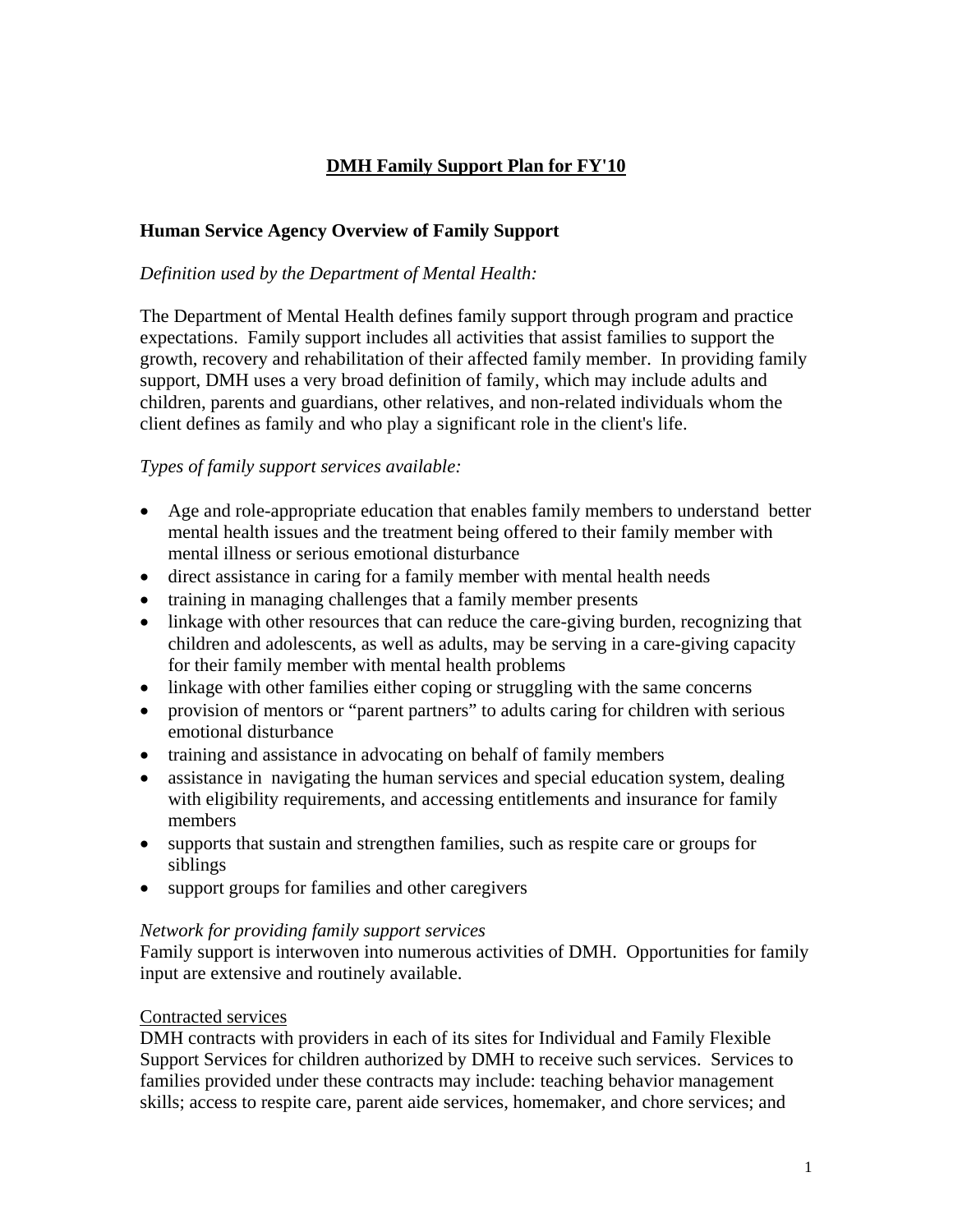supports for siblings. This service may also include consultation on advocacy strategies to assist the family in securing services from schools and other entities, (including appropriate mental health and support services for parents, as needed). The contracts include resources for purchasing individualized services to address unique challenges faced by families. DMH also has specific respite care contracts.

For the last twelve years, DMH funded family support specialists as part of the joint Department of Children and Families<sup>[1](#page-1-0)</sup>-DMH Collaborative Assessment Program (CAP). Families going through CAP, an assessment and crisis stabilization process for children at risk of out-of-home placement, were offered the help of parent partners, individuals who have raised children with mental health problems and who could assist CAP parents in figuring out their needs and how to get them met. However, effective June 30, 2009, new MassHealth Services were implemented resulting from the implementation of the Children's Behavioral Health Initiative (CBHI). These services include Intensive Care Coordination through thirty-two local Community Service Agencies (CSA's) as well as Family Partners who will be available to all families served by the CSA who are interested in the service. This expanded MassHealth capacity subsumed the role played by CAP for the last decade.

In each Area DMH funds at least one family support specialist to assist individuals by telephone and to facilitate parent support groups that offer emotional support, provide education about mental health needs and state of the art treatment, teach advocacy strategies, and promote self-help for parents or other caregivers. Family support specialists are sensitive to the challenges of parents coping with stress who may have mental health needs themselves, and the specialists are trained to support parents in accessing appropriate services. Parents in the support groups decide how the group can best meet their needs and often invite community members and various professionals to offer them technical assistance and training on selected topics. Services available through these family support specialists are available to all parents of children and adolescents with behavioral, emotional or mental health challenges, whether or not their child is involved with a state agency and regardless of insurance coverage.

DMH funded services for adults with mental illness also provide support to the families of adult clients, if the adult client has consented to having the family aware of his/her situation and involved. Family support is provided for both clients living at home with mental illness and those who are not. The Program of Assertive Community Treatment (PACT) makes intensive supports for the adult and family available twenty-four (24) hours a day. DMH procured a new service model in 2009, Community Based Flexible Supports (CBFS) with a contract start date of July 1, 2009. The CBFS service will replace, in full, the existing DMH adult residential services, community rehabilitative support (CRS) and rehabilitative treatment in the community (RTC) and impact case management. CBFS services provide rehabilitative interventions and supports in partnership with consumers and their families. Services are offered in a flexible manner to meet the changing needs and goals of the client. Family support, education and

<span id="page-1-0"></span> $\frac{1}{1}$ <sup>1</sup> The Department of Social Services (DSS) was recently renamed by the Legislature as the Department of Children and Families (DCF).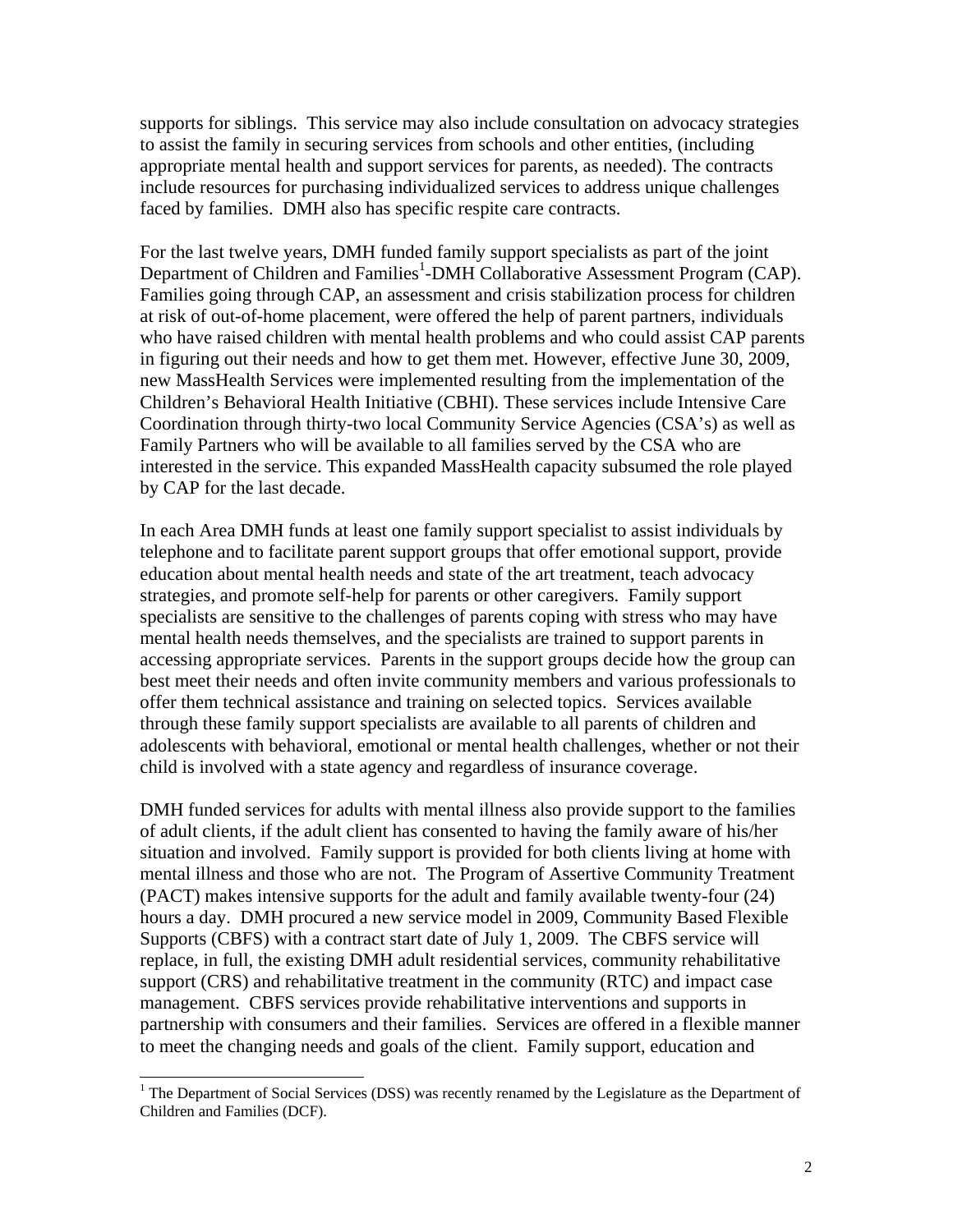involvement in the family member's treatment planning are included within the service model, with the adult client's consent.

DMH also provides funding to the Massachusetts Chapter of the National Alliance for the Mentally Ill (NAMI-Mass) and the Parent Professional Advocacy League (PAL) for educational programs for families. Both PAL and NAMI offer trainings for providers to help them understand the family perspective and for community groups.

#### Case management

Principally, clients in need of service coordination are assigned to case management. Virtually all case management for children, and some of it for adults, can be defined as family support, in that assisting an individual to access services they need provides benefits to the entire family. For adults living at home, much of case management support is directed to assisting the family. Even if the adult is living out-of-home, case managers and providers work with the adult's family so long as the adult has given consent. Case Managers for children, adolescents, and adults help families think through the input of the affected person's mental health problems on their lives, identify their strengths and personal resources, as well as outside resources and supports to promote the client's recovery and growth. Case managers link families to assistance for themselves, as well as for the client, as part of the service planning process, and are the people families turn to for help in case of crises and unexpected events. They work with clients and their family members to develop advance plans for managing crises and to minimize family disruption in times of unexpected events. Case managers authorize the provision of services which directly support the family's caregiving capacity, help families get benefits for the client, and assist families in advocating with other entities for services and supports. As a result of the implementation of CBHI, most children on MassHealth will receive Intensive Case Coordination through the CSA's. DMH will not provide case management to these clients; however, the agency authorizes other services as needed and as available. One of the goals of CBHI is to integrate services across public payers and to create a seamless delivery system for the youth and family. Collaboration between DMH and MassHealth is focused on that goal.

#### *Processes used to get input for the Family Support Plan from families of individuals who receive DMH- funded services*

- DMH Area and Site boards regularly participate in needs assessments and program planning. (Ongoing)
- The Mental Health Planning Council, a federally mandated body including consumers and family members of adults, adolescents and children, meets throughout the year. (Ongoing)
- NAMI and PAL are in frequent communication with the Department regarding issues of concerns to family members. (Ongoing)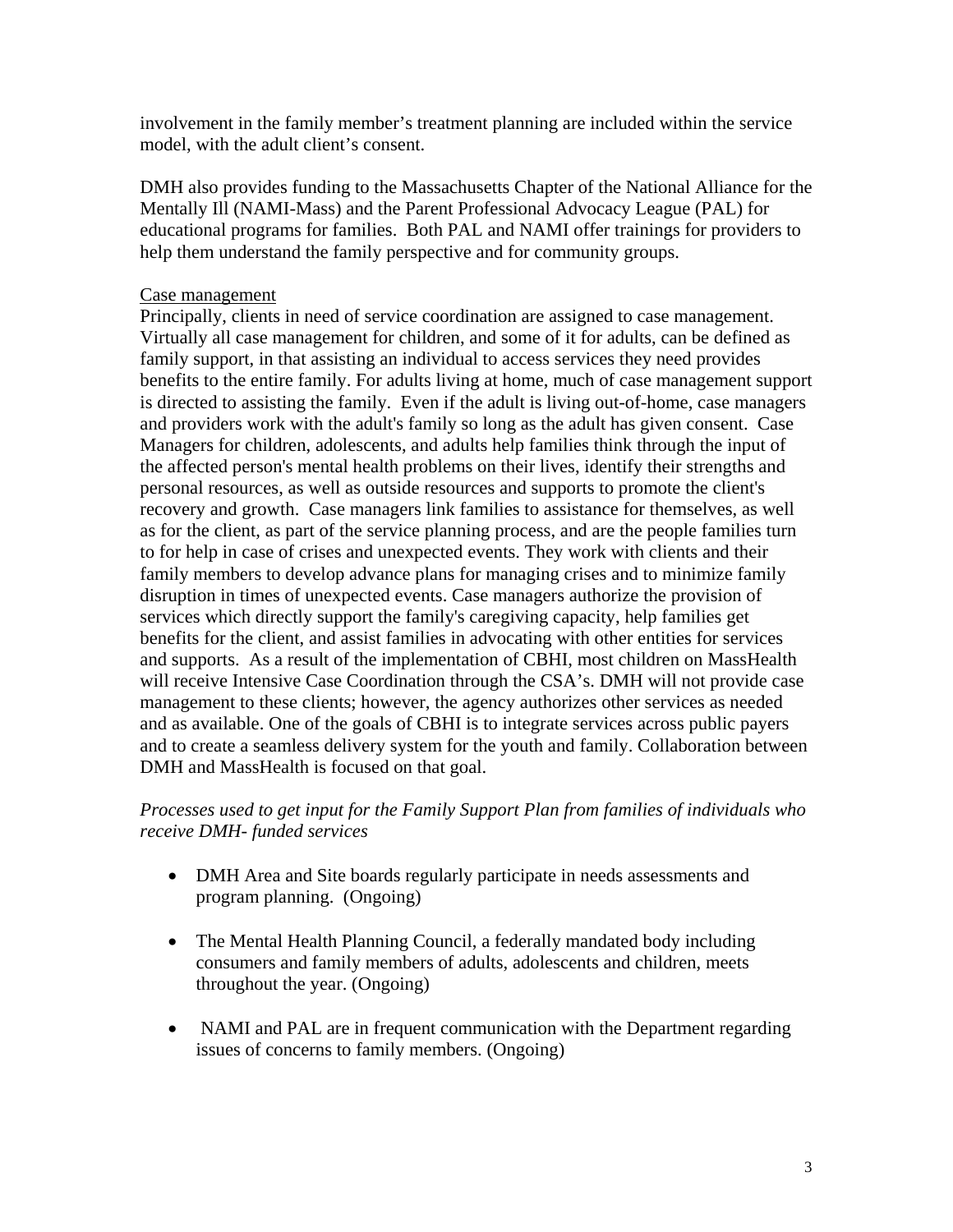• Meetings have been held across the state with parents of children with serious emotional disturbance (SED) as part of the planning process for implementation of the Children's Behavioral Health Initiative (CBHI) of which the Rosie D remedy is the first phase.<sup>2</sup> The purpose of these meetings is to gain better understanding of the services families are seeking and how they might best be delivered.

# **The Plan**

For children and adolescents, service system planning is intertwined with planning for CBHI implementation, the first phase of the remedy for the Rosie D lawsuit. The population directly affected by the remedy (MassHealth members from birth to 21 with SED) includes many families who are now part of in the DMH service population. Therefore, as the CBHI implementation rolls out, DMH will be reviewing the ways it purchases and delivers services in order to reach the goal of having a support system for families of children with serious emotional disturbance that addresses child and family needs regardless of the family's insurance status or particular agency involvement. Input from families of youth up to age 21 solicited through meetings of parents as part of the CBHI implementation process will be used to guide thinking about the DMH childadolescent system. More specific input will be solicited from families closer to the time for the next DMH procurement of child-adolescent services.

Through administrative processes, staff assignment and procurement, DMH will continue to address key concerns raised to date by families, to the extent that resources allow. Specific recommendations to enhance family support include:

- Make information about DMH and its services easier for families to obtain
- Improve access to services enabling a child to access the appropriate services in a timely manner is a significant way to decrease the burden on families
- Continue to focus assessment and services on a strengths-based, child and family centered approach
- Work with providers so that they can do a better job informing families about their family member's diagnosis
- Provide peer support for family members and build it in at various levels of the service delivery system
- Increase availability of respite care
- Invite families to serve on human rights committees
- When informally or formally requesting input from families about their experiences with DMH, clearly state to families that we are soliciting their input to improve the system and assure families understand their responses are included in Chapter 171 planning
- Recognize that adults who are parenting while trying to cope with their own mental illness need specialized services and supports, for themselves and for their children<br><sup>2</sup> The CBHI reflects the commitment of the Executive Office of Health and Human Services to creating a

<span id="page-3-0"></span>children's behavioral health system that is integrated across agencies that will enhance service provision while increasing efficiency and reducing duplication of services and costs.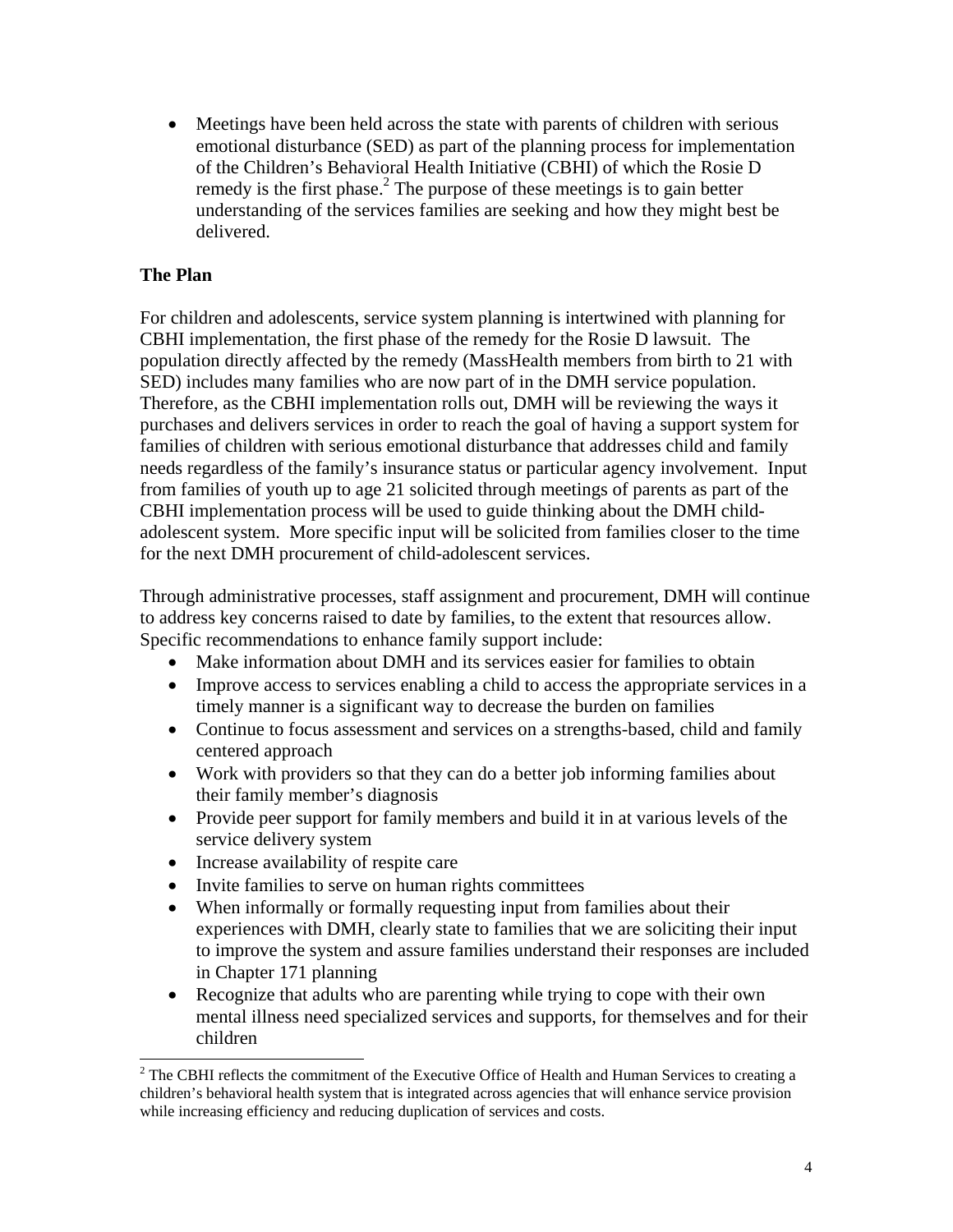- Make sure that "crisis plans" for adults address what will happen to their children
- Keep the focus on "recovery" for adults –provide them with the opportunity to become effective, capable independent adults (and parents)

DMH has enhanced its websites and public information materials to make information about DMH services more available. In 2009, a new Office of Training and Consumer Affairs was created within the Commissioner's Office. Staff includes the Director of Consumer Affairs, the Consumer Affairs Information and Referral Specialist, and the Codirectors of Training. Nearly one-fourth of all calls fielded by the office come from family members of consumers. The office will expand efforts and identify opportunities to include stronger consumer and family participation in policy, planning and implementation of the Department's initiatives.

The DMH family support initiatives discussed below represent DMH's response to date to the input given by families through the ongoing DMH processes of constituent involvement in program development. Parents and family members have been involved in both the design and implementation phase of these initiatives. Specific levels of involvement are identified with each initiative.

# **I. Family Empowerment**

## **Current Initiatives**

Family members are represented on the Commissioner's Statewide Advisory Council. Parents of both adult and child mental health consumers are also key members of the State Mental Health Planning Council. The Council must review and approve the annual State Mental Health Plan and the Implementation Report that Massachusetts submits in order to receive federal funds through the community mental health services block grant. In 2009, the Planning Council voted to create a subcommittee on Parents and Families to focus on the needs and issues surrounding people with mental illnesses who are parents. Parents are also represented on the statewide Professional Advisory Committee on Children's Mental Health, an independent group that has been in existence for 28 years which advocates at the state level on issues related to the mental health of children and adolescents. The Children's Behavioral Health Advisory Council, established in 2009 in response to chapter 321, the Children's Mental Health Law, has parent representation as Council members and on its various sub-committees.

The Area and Site-based structure of DMH also promotes family empowerment. Family members are represented on Site and Area Boards that advise on local program development, regulations, statutes and policies. Family members participate in the service procurement process through membership on proposal review committees that make recommendations to the Department about contract awards and they also participate in local committees that work on the details of refining and improving the quality of services.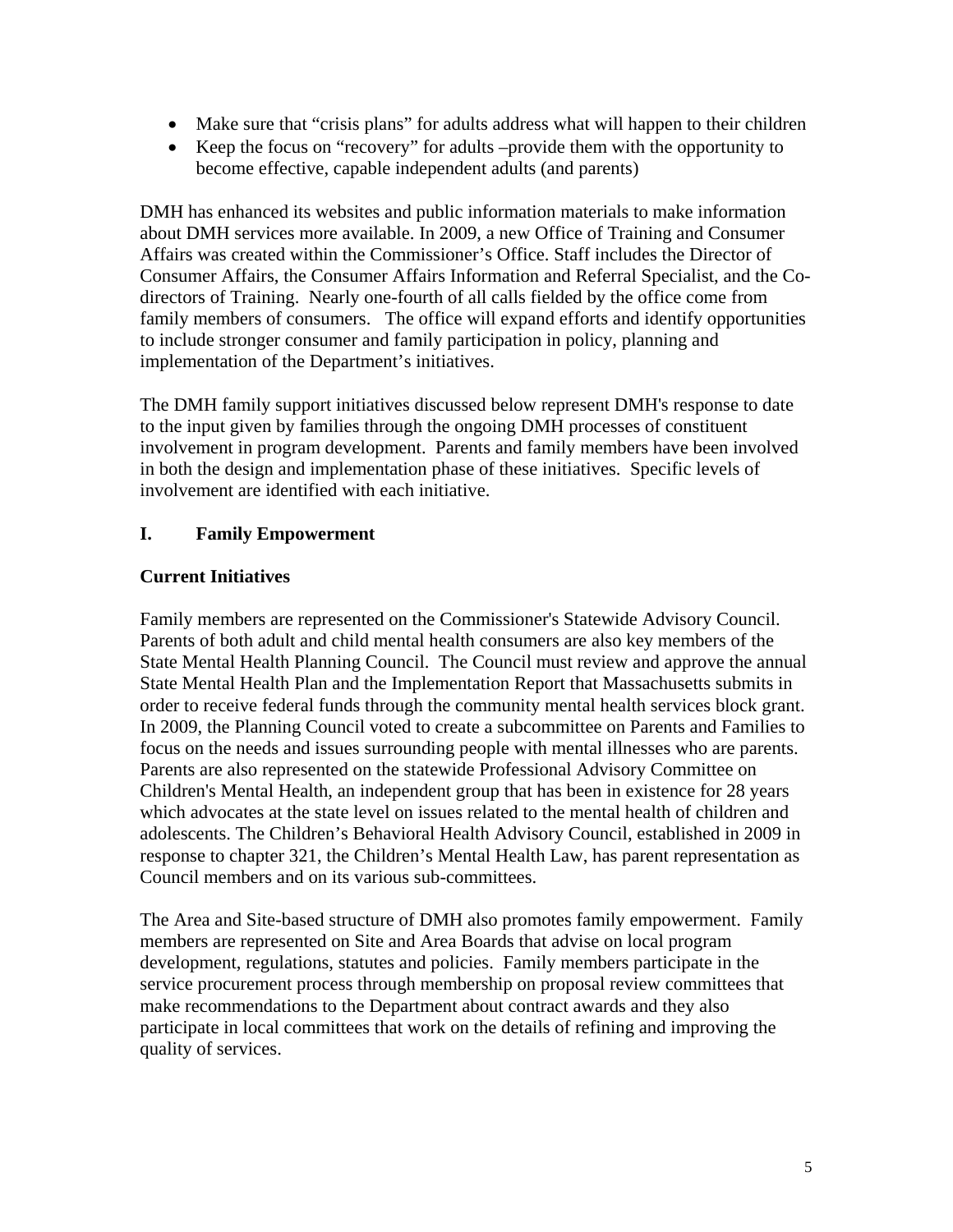DMH also contracts with the statewide organization of Parent/Professional Advocacy League (PAL) which is responsible for making sure that the voices of parents and family members of children with mental health needs are represented in all policy and program development forums both within DMH and in other state agency and interagency forums. PAL provides training to a network of forty-three family support specialists to enhance their advocacy skills. PAL maintains regular communication with the local support groups facilitated by family support specialists, and, through them, solicits input on proposed changes to state and federal laws, regulations, and program designs that affect children with mental health challenges. PAL provides feedback to DMH staff about problems that parents are experiencing in regard to service access and quality based on information from support groups, surveys that it conducts, and calls to the office. PAL members have also been frank about the fact that , beyond the child identified as the client, family members often have their own needs, and PAL has advocated for service provision that that is built on an understanding of the needs and strengths of both the child and the family. In FY'08, the Mass Behavioral Health Partnership began funding PAL to provide training on parent empowerment, advocacy, and knowledge for parents with MassHealth coverage, and for individuals who were parent support workers. DMH staff maintains regular communication with PAL and with representatives of other parent organizations serving families whose children have mental health needs. DMH also maintains close ties with Adoptive Families Together (AFT), an organization of adoptive families that now operates as a program of the Massachusetts Society for the Prevention of Cruelty to Children. AFT provides support groups across the state and develops written material to help educate and assist parents in advocating for the best services for their children. DMH makes AFT materials available through the DMH-funded family support specialists.

DMH has convened a group of state agencies and PAL to develop an approach to certification of family specialists who work in state funded activities. This includes the Family Partners at the CSA and the DMH Family Support and Systems Specialists. PAL has conducted a national scan re: approaches used by other states and has worked with a national training consultant on curriculum.

#### **New Initiatives**

The DMH procurement planning process has offered structured opportunities for input from families of both child and adult clients. In 2009, DMH began the first phase in the redesign of its adults community based services with the procurement of Community Based Flexible Supports (CBFS). DMH plans to issue RFRs for Clubhouse and Respite Services in 2010. For adults, these service systems will promote independence while at the same time be supportive of families of adult clients, many of whom continue to be key resources for their adult children, even when those children live out of the home. DMH will continue to work on the question of how to support family members of clients who are their own guardians who choose not to involve their families in their treatment, as those family members often feel distraught and frustrated by being cut out of the process of helping a loved one.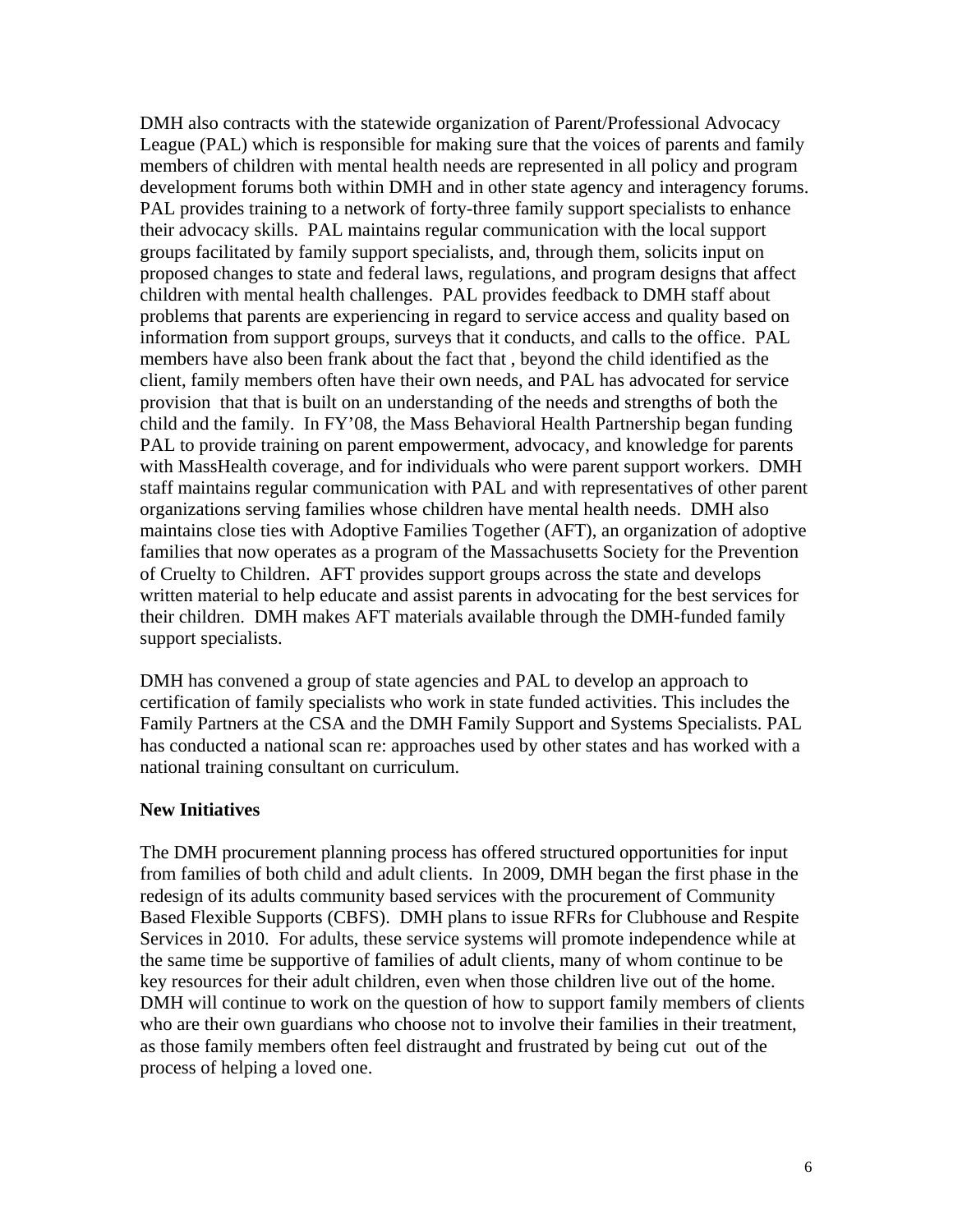The Child and Adolescent Division will continue existing activities and plan for Reprocurement of the statewide family support network, with new contracts intended to start July 1, 2010. With initial DMH funding, PAL began to work on a certification process for parent support workers and will continue this work in coordination with CBHI efforts in FY'10. It is expected that PAL will participate in the training provided to the Community Services Agencies that have been selected as providers for CBHI.

# **II . Family Leadership**

## **Current Initiatives**

NAMI's "Family to Family" curriculum utilizes a train-the-trainer model to help families with children of all ages learn essential skills relevant to caring for a family member with mental illness and become knowledgeable about available interventions and resources. Trainers then run groups in their local areas and thus continue to build an informed family base. In addition, NAMI trains family members to co-facilitate support groups for families. Parents of DMH clients also participate in trainings offered through Families Organizing for Change that focuses on advocacy strategies. PAL provides monthly trainings for family support specialists that build skills in specific areas, such as effective advocacy with schools and insurers and evidence based treatments. Family support funds are used to pay for expenses associated with attending conferences and trainings. Parents from across the state attend and often present at the annual national conference of the Federation of Families for Children's Mental Health, the annual children's mental health research conference sponsored by the Research and Training Center of the University of South Florida, and the annual Building on Family Strengths conference sponsored by the Research and Training center of Portland State University. Finally, as noted above, PAL has provided training on family empowerment for parents of Medicaid enrollees.

Parents co-chair the Family Advisory Committee of the Massachusetts Behavioral Health Partnership and serve on the Advisory Committee for the Massachusetts Child Psychiatry Access Project. They are represented on the EOHHS Children's Behavioral Health Advisory Council. Parents serve on the Department Elementary and Secondary Education's Statewide Advisory Committee for Special Education and on its newly formed Advisory Council on Behavioral Health in the Schools, a mandate of chapter 321, the children's mental health law.

## **New Initiatives**

Family members of both children and adults will continue to be actively involved in DMH system design and service planning activities to assure that the proposed services address needs for family support and leadership at all levels, and will continue to provide feedback to the Department and EOHHS on issues of concern.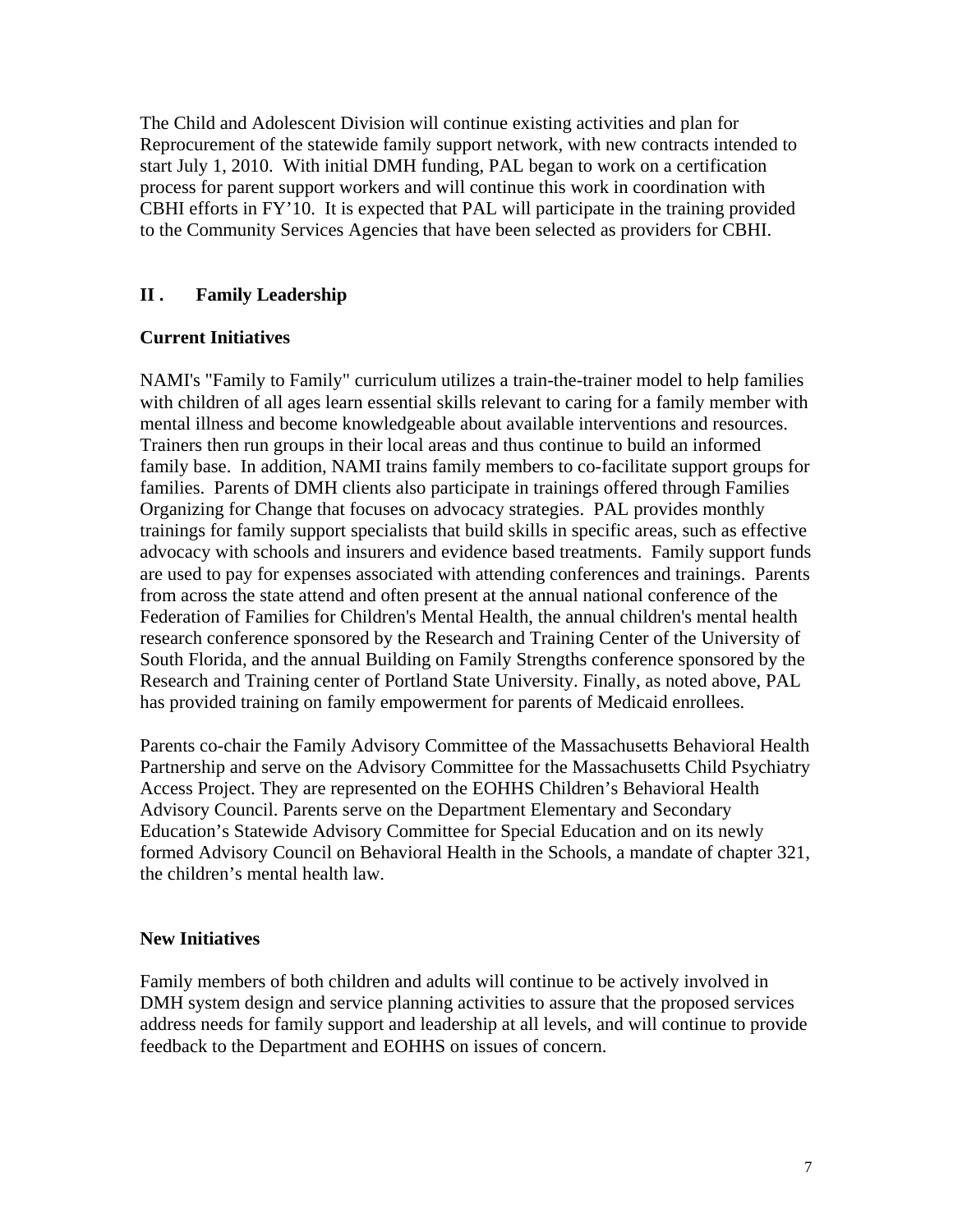# **III. Family Support Resources and Funding**

# **Current Initiatives**

In FY'09, DMH spent \$ 4,519,275for case management services for children and adolescents, not including the cost of supervision. As noted above, parents are usually the legal guardians, and the ones responsible for their children's care, and thus most case management activities are designed to support parents in their role. Case managers work with parents to develop a child's Individual Service Plan and check in with the family regularly. They are available to families to help resolve situations as they arise. DMH case managers can assist parents of child and adolescent clients, who may have their own mental health and substance use issues, to obtain appropriate services DMH funded about \$20,141,514 in FY'09 for case management for adults. Approximately 25% of adult clients live with their families, and, for those who receive case management, a significant portion of case management activity is directed to supporting the family in maintaining the client at home.

DMH allocated \$21,569,706 for individual and family flexible support, direct services for families of children and adolescents who have been determined eligible for DMH continuing care services, or who require immediate intervention. The contract reporting mechanism does not distinguish how much is spent on direct services for the individual as opposed to support to the family to enable the child or adolescent to remain at home, but contract managers estimate that at least half is spent on family support. Most respite care for families is funded through these flexible support contracts. Moreover, DMH also had \$1,271,473 in respite care-specific contracts for children and adolescents. The most common goal of these contracts is to provide relief for families.

DMH funds some family support activities that are not restricted to individuals who have been determined eligible for DMH services. In FY'09, DMH contracted with NAMI for \$244,738.00 and with PAL for \$197,000. The total dollar amount in Area-based contracts for family support is about \$1,625,000 which included, for FY'09, services provided by locally -based family support specialists and those working in the Department of Children and Families-Department of Mental Health Collaborative Assessment Program. Parent education, parent support groups, training and leadership development, and parent mentoring activities are some of the activities offered with these funds. By enabling parents to increase their knowledge and get emotional and practical support from other parents, these activities empower many families to support their child's needs without the necessity of formal state agency involvement.

Also, DMH provided **\$**57,350 to the Clubhouse Family Legal Support Project (CFLSP), which was established in 2000 and is also supported by the Massachusetts Bar and the Boston Bar Foundations. The project attorney, working with the Mental Health Legal Advisors Committee legal team and several clubhouses, provides legal representation to low income parents with mental illness who are at risk of losing custody and/or contact with their children. The project is proving effective in helping some parents regain or retain custody, and helping others gain visitation rights.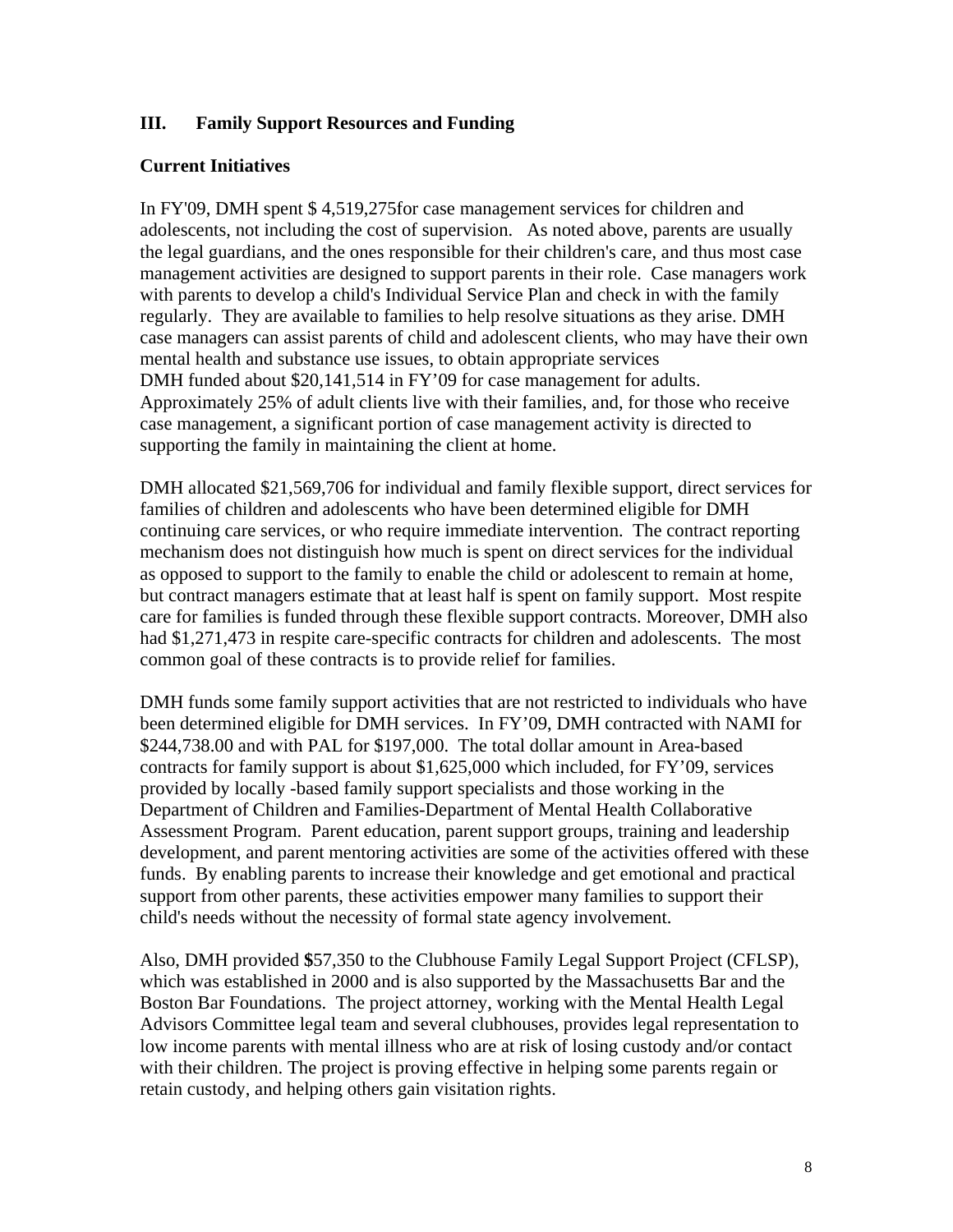As noted above, DMH provides flexible funding to families of children and adolescents through individual and family flexible support and/or intensive wraparound contracts with mental health providers. If the DMH Individual Service Plan that is developed collaboratively by the case manager and the parent or guardian calls for family support, the family is referred to the flexible support/wraparound provider. This provider then draws up an initial program specific treatment plan with the family, indicating the family support services to be provided either by the agency's staff or by services purchased on behalf of the family, or through vouchers given to the family. The provider is responsible for assuring that expenditures support the treatment goals for the child or adolescent. Supports are changed to address new needs or circumstances with the agreement of the family and the provider.

In addition, DMH has taken concrete steps through use of the internet and printed materials to improve awareness of mental health services and has modified its application forms for eligibility determination. These changes were designed to streamline paperwork, link consumers and family members with appropriate services in a more efficient manner and to provide consumers and family members with a user-friendly process that focuses on their desired outcomes and goals.. Since these changes were made, there has been an increase in the percentage of completed applications for eligibility determination.

# **New Initiatives**

DMH will continue to be engaged in significant activities this year, and will secure input from families regarding services and structures that will facilitate service access. For children and adolescents, DMH intends to revamp its statewide family support network for children and adolescents in FY'10 and to issue an RFR for services to being July 1. 2010. DMH will monitor the impact of CBHI on its service system and will plan for adjustments to its system as needed. For adults we are planning to procure the clubhouse and respite systems

## **IV. Accessing Services and Supports**

The legislated mission of DMH calls for a focus on serving adults with serious mental illness and children and adolescents with serious emotional disturbance who have continuing care needs that cannot be addressed by acute care services. DMH's budget is predicated on the assumptions that the acute care sector will fulfill its role, that insurers included under the state's parity legislation will fund the mental health services identified in the legislation, and that generic community agencies and organizations, given some assistance, can and will serve most children and adults, including those with mental health needs. DMH has been working closely with the Division of Insurance and the Office of Patient Protection at DPH to arrive at definitions of Intermediate Care services covered under the parity law, and to identify data that should be collected about service utilization of intermediate level of care services.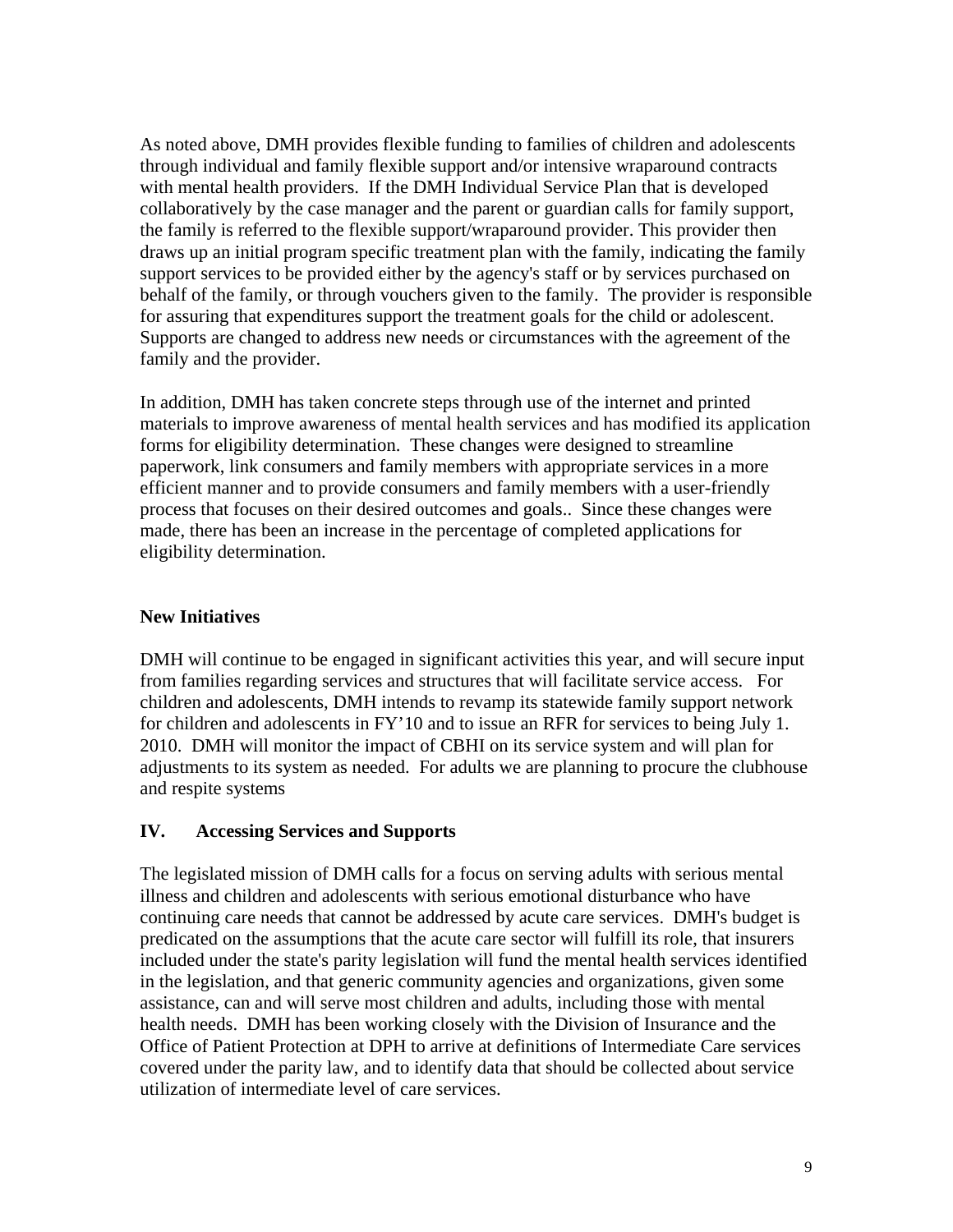One approach DMH has taken to assuring access to services is to foster educated consumers and families who can advocate for high quality acute care services and necessary funding. It should be noted that for adults, unless the parent is the legal guardian, DMH cannot contact the family without the client's permission. Thus, outreach work targets both families and adult consumers themselves. DMH funds entitlement specialists who provide training and who work with consumers and families around access to the full array of entitlements and supports for individuals with mental health problems, including Medicaid, private health insurance coverage, SSI and SSDI, housing and legal aid. Both PAL and NAMI provide information to families regarding access to DMH services, and other means of securing and paying for mental health services. Since most children and adolescents with serious emotional disturbances also have special education needs, PAL, family support specialists and case managers are a resource for parents around special education services and appropriate school plans for children with mental health challenges.

DMH does extensive outreach and training with community agencies and organizations to make them aware of DMH services not requiring eligibility, such as education and family support activities sponsored by NAMI and PAL, as well as to inform them about the services available to individuals who meet DMH eligibility criteria. The toll-free Consumer Help-line at DMH fields calls from families as well as from clients. In FY'09, the line received a total of 673 calls including 159 from individuals who identified themselves as consumers and 202 from family members. We want to note that there has been a drop in calls to the DMH Consumer Help-line due to the availability of other reliable sources for assistance such as the Transformation Center, Recovery Learning Centers and NAMI. The Department also stopped counting calls requesting general information. For children and adolescents, DMH also works collaboratively with Adoptive Families Together, the Federation for Children with Special Needs, and Families Organizing for Change, an organization focused on individuals with developmental disabilities and mental retardation which is increasing drawing families whose children have behavioral health problems, to assure that they know about DMH services. DMH provides training to acute care psychiatric units, and to other state agencies such as the Department of Children and Families to keep them abreast of DMH services and eligibility requirements.

NAMI has a statewide information and referral line that services thousands of callers a year. Through these calls and other requests, NAMI-MASS mails and distributes approximately 10,000 informational packets a year, covering topics ranging from the basics of mental illness to issues surrounding guardianship. The PAL Central Office distributes a newsletter to more than 4,000 individuals. Area-based parent coordinators, part of the PAL family support network, serve as local information and referral resources.

General community information campaigns are conducted by the Massachusetts Association for Mental Health (MAMH) as part of its campaign to combat the stigma of mental illness. Media are particularly involved during the month of October to promote the National Depression Screening Day, and also during May, which has been designated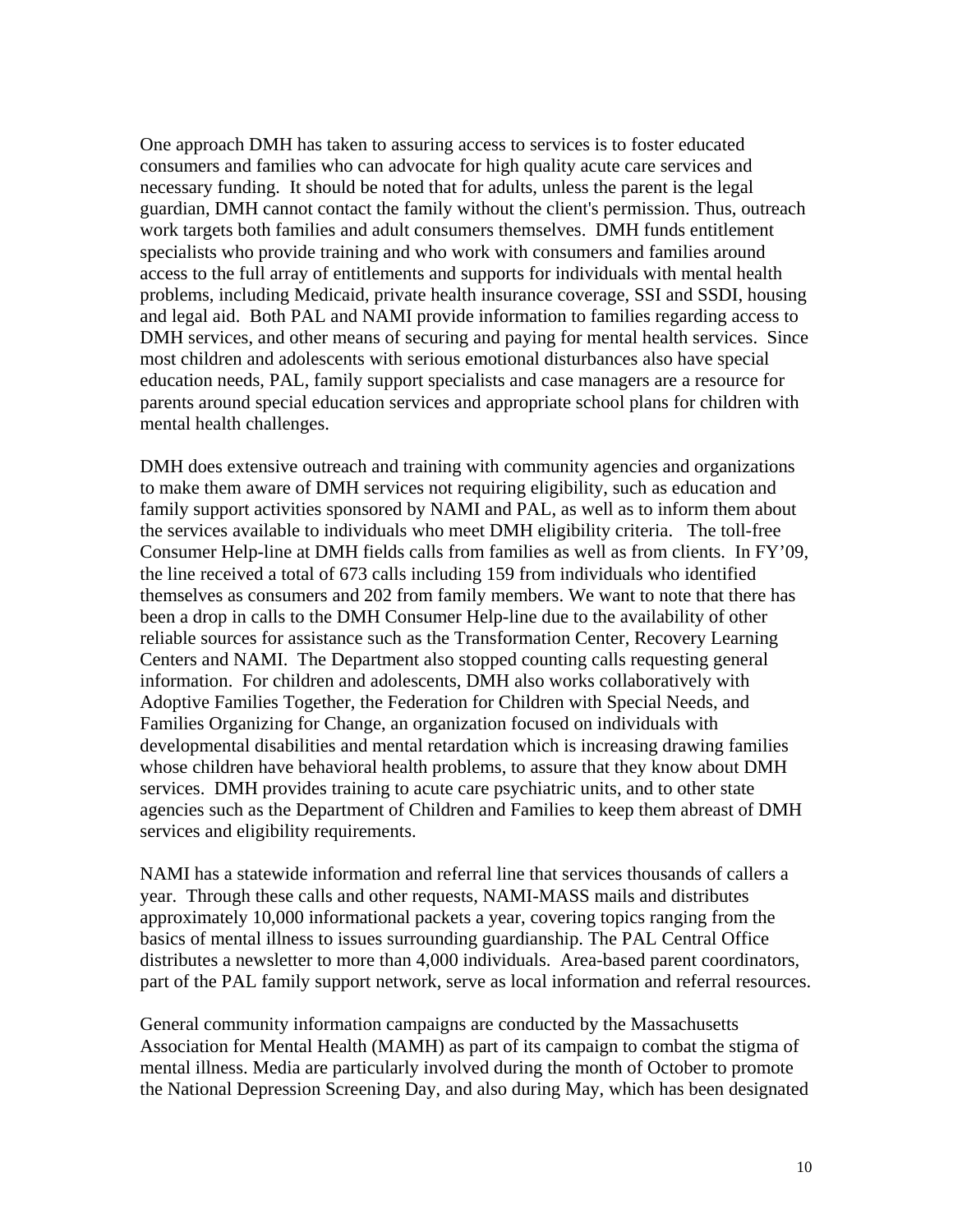nationally as Mental Health month. The first week in May is Children's Mental Health Week. The DMH Areas and family support specialists sponsor numerous activities to increase knowledge about child mental health and the successes that youth with mental health issues can achieve. Local activities have included photography shows of work done by youth, Area-wide conferences with youth performances and distribution of informational materials to libraries, schools, and pediatricians' offices.

DMH and the Department of Children and Families continue to collaborate to assure that caregivers with mental illness involved with the child welfare system receive the services they need. In January 2002, DMH changed its adult eligibility guidelines to require that adult applicants be asked if they are involved with the Department of Children and Families, and if so, to offer short-term DMH services while their applications are being considered. The Areas report annually on service provision to this population. In FY'09 approximately, 90 adults who completed applications indicated Department of Children and Families involvement, and 58% were offered short-term services (some went immediately to long term services). Of that group, 81% accepted the short-term services offered which, most frequently, were case management and Community Rehabilitation Support. The new DMH Request for Services asks all adult applicants if they are parents, as any individual involved with the mental health system may need parenting support

The impact of parental mental illness on child well-being is increasingly documented in research. There are parent support groups at Employment Options and Atlantic House clubhouses. DMH continues to participate on the Statewide Advisory Group for Parents with Mental Illness and their families created through the University of Massachusetts Medical School (UMMS). This group includes representatives from DMH, PAL, UMMS, Employment Options, the Cole Resource Center, Mental Health Legal Advisors Committee, Wayside and Rosie's Place. DMH makes a significant contribution to the research and intervention projects developed by the Parents' Project team at the UMMS Center for Mental Health Research. DMH administrators, staff, and clients are key stakeholders in identifying the team's agenda, implementing projects, and disseminating findings to the field, consumers and family members. A DMH staff member serves on the Steering Committee of the Family Options Project which is implementing and testing an innovative psychosocial rehabilitation intervention for parents with serious mental illness and their children. Researchers from the UMMS and Employment Options, Inc., a psychosocial rehabilitation clubhouse agency, are partnering to study both the process of implementing a family intervention and its outcomes.

#### **New Initiatives**

DMH will monitor the impact of its new adult services CBFS procurement regarding access to services. DMH will continue its current Family Supports for families of children and adolescents, and will gather feedback through PAL on the impact on families and family satisfaction with the new CBHI services that began July 1, 2009 and that will continue to roll-out through the fall.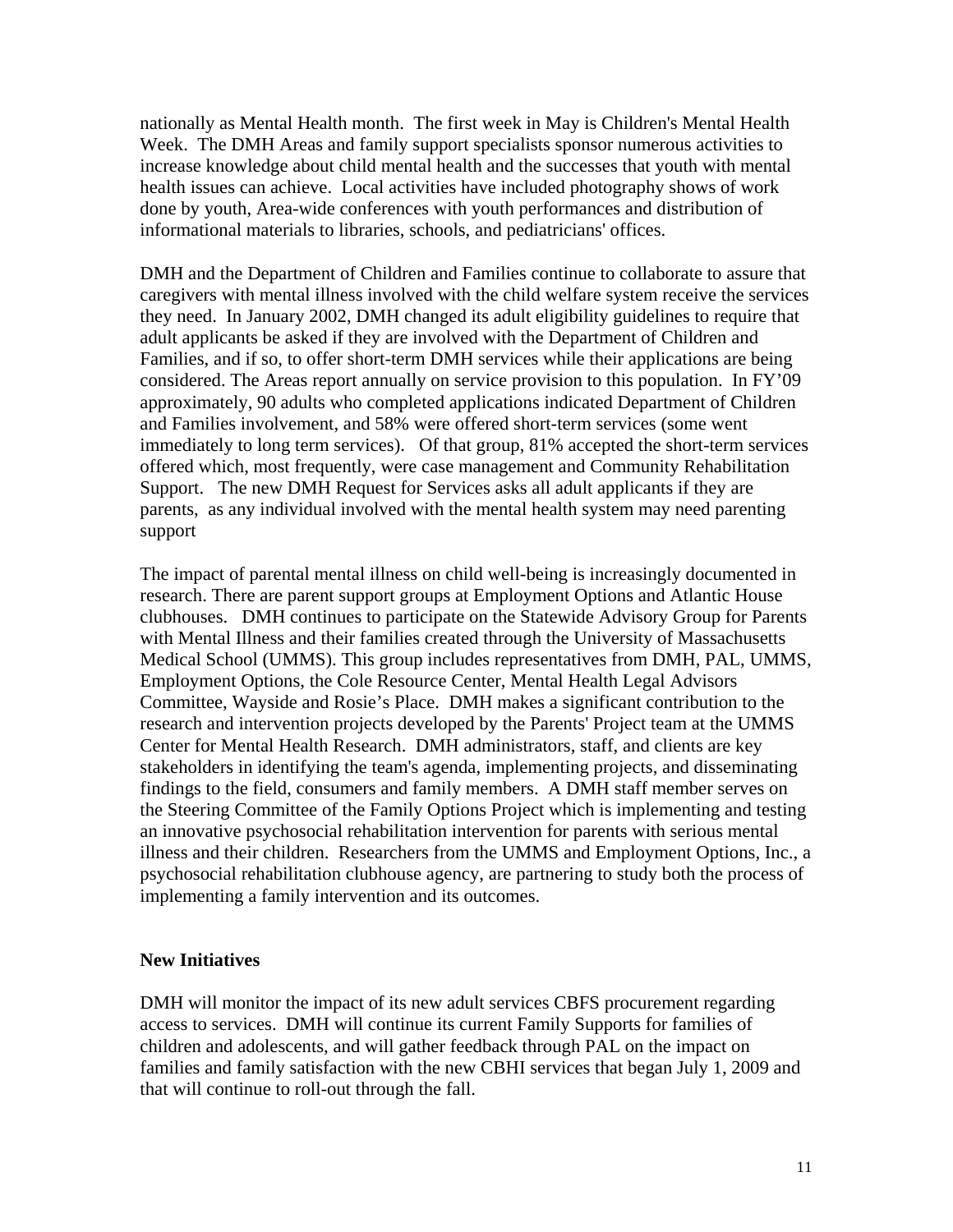# **V**. **Culturally Competent Outreach and Support**

The Department is committed to culturally competent care. All services are made accessible to individuals and families as needed. If English proficiency is limited, then interpreter services are made available. Likewise, interpreters are made available for individuals who are deaf and hard of hearing. DMH attempts to insure that all written materials are available in the client's preferred language. Translations are done, as needed, for individuals for client-specific matters. The DMH Office of Multi-Cultural Affairs (OMCA) reviews DMH-prepared documents to assure that they are culturally appropriate for all populations. OMCA participates in community dialogues, provides trainings and presentations as part of its regular activities and offers cultural competence consultations as well as informal referrals for DMH staff and providers. In addition, the Department has a Multi-cultural Advisory Committee (MAC) that advises the Commissioner and the OMCA director.

OMCA completed its FY'2009 Cultural Competence Action Plan and continued to place DMH's mission of cultural and linguistic competence into action. The five domains to be addressed are Infrastructure, Services, Community Partnerships, Workforce, and Quality Improvement.

Examples of recent accomplishments include:

- OMCA produced Area enrollee service utilization reports based on race, ethnicity and preferred language and compared to Areas' population census.
- The comprehensive Assessment of Service Needs of clients now integrates client's and family values, beliefs, view of health and mental health, help seeking behavior, cultural, linguistic and existing barriers.
- Cultural and linguistic competence standards that attend to performance and outcome measures are integrated into the Community Based Flexible Support and Children's Behavioral Health Initiatives procurement designed to include culturally and linguistically appropriate care.
- Monthly tracking and utilization of interpreter and translation services by language by DMH Areas and Sites was completed.
- The MetroWest Mental Health/Substance Abuse Task Force and the Central Massachusetts Area Health Education Center have partnered to establish the Framingham Mental Health & Substance Abuse Health Disparities Project. Members of MAC and OMCA are part of this community -based initiative seeking input directly from community members, families and organizations working together to eliminate the disparities in access to and utilization of mental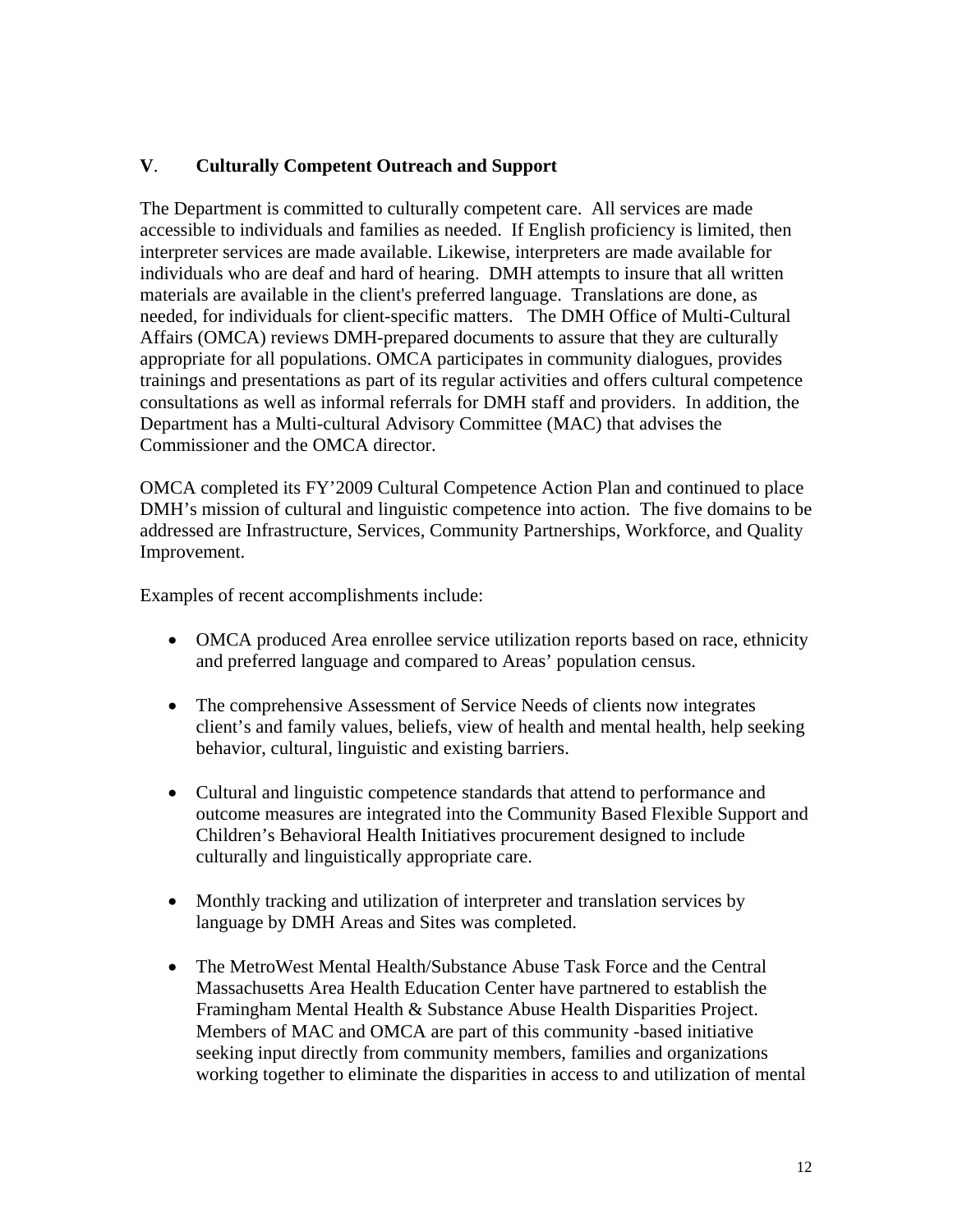health and substance abuse treatment programs in the Brazilian and Latino communities of Framingham, Massachusetts.

- OMAC has expanded its presence in the Department's advisory groups. For example, committee members are now represented in the State Mental Health Planning Council's Multicultural Subcommittee, Children's Behavioral Health Advisory Council, Children's Behavioral Health Clinical Workgroup and State Advisory Council.
- The Substance Abuse Mental Health Services Administration SAMHSA awarded funds to the Department of Mental Health, as one of the six states, to develop policy initiatives on the Elimination of Disparities in Mental Health Care. Massachusetts Executive Office of Health and Human Services is in the process of developing the Children's Behavioral Health Initiative (CBHI) Interagency Policy Agreement that supports the goal of eliminating disparities in mental health care.
- The Department in collaboration with Mass Health Behavioral Health and Mass Behavioral Health Partnership (MBHP) completed three consecutive performance incentive projects to study whether contractors met the needs of culturally and linguistically diverse MassHealth recipients and measured the prevalence of racial disparities in access to appropriate behavioral health care.
- The Department partnered with the Harvard Program in Refugee Trauma, Massachusetts Behavioral Health Partnership, UMass Medical School Office of Community Program, and the Massachusetts Medical Society which continue to provide statewide trainings on Healing the Wounds of Mass Violence: Assessment and Treatment of Refugees and Torture Survivors. Cultural assessment developed by the Department is part of the clinical tool kit given to all primary care and behavioral health practitioners.

## **New Initiatives**

The Office of Multicultural Affairs will continue to be an active participant in the service procurement process as DMH services are pu6t out to bid and will continue to be involved on the oversight activities for the CBHI. Making sure that there is equal access to service for all ethnic and racial population and that services are culturally appropriate are two benchmarks against which all recommendations and procurement materials will be measured. DMH will track data on health care disparities within the structure of its Quality Council and quality improvement activities. In addition, DMH will produce a workforce development plan that reflects the diversity of the state's population, with the aim of attracting qualified candidates, fostering staff retention and promoting public sector work.

## **VI Interagency Collaboration**